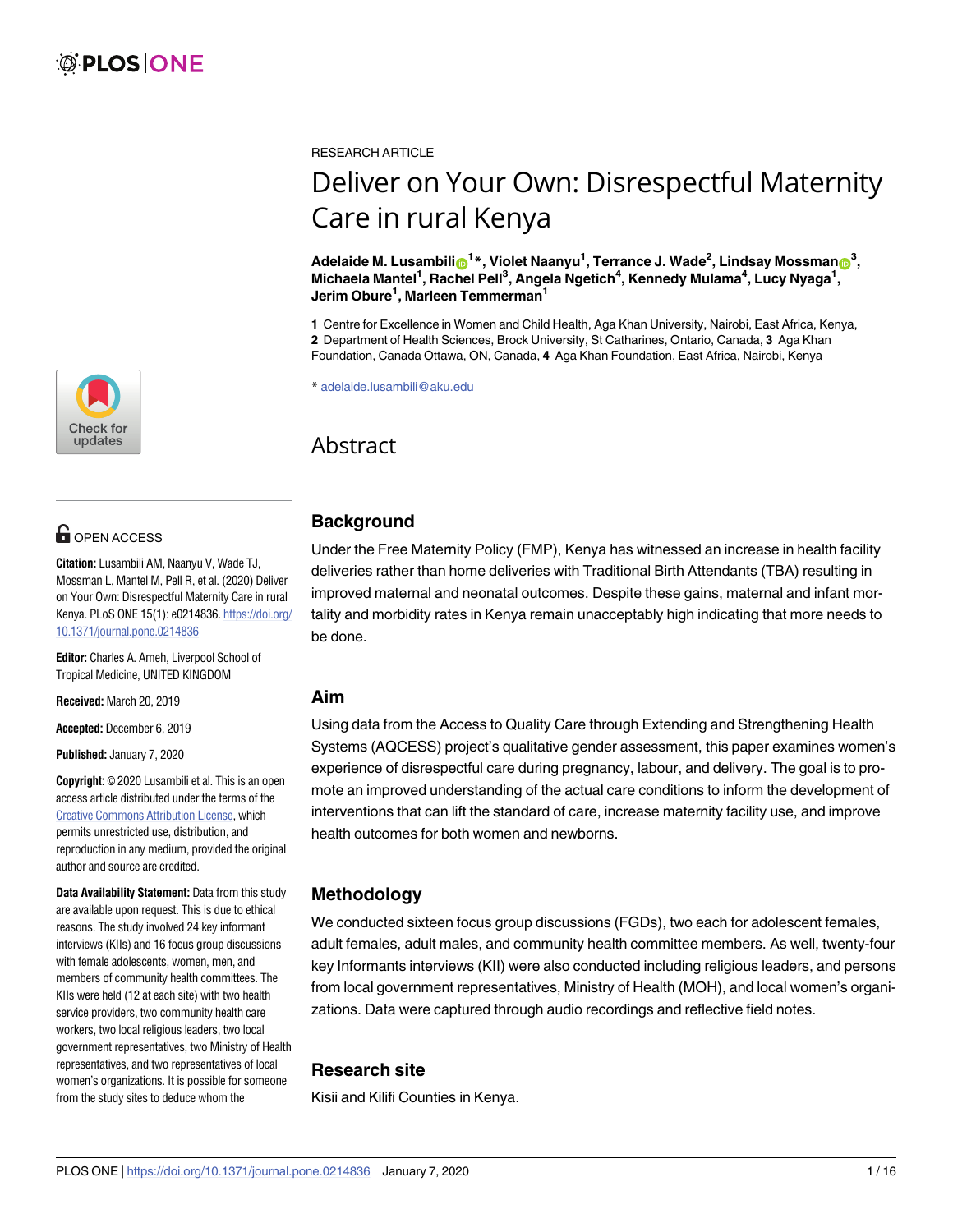<span id="page-1-0"></span>participant is if they get access to the full transcript. This is why we will only share the data upon request. For researchers who meet the criterial for access to confidential data contac the following: Jerim Obure [jerim.obure@aku.edu\)](mailto:jerim.obure@aku.edu); Marleen Temmermman [\(marleen.temmerman@aku.edu](mailto:marleen.temmerman@aku.edu)); Adelaide Lusambili ([Adelaide.lusambili@aku.edu](mailto:Adelaide.lusambili@aku.edu)); Violet Naanyu [\(vnaanyu@gmail.com](mailto:vnaanyu@gmail.com)) Michaela Mantel [\(michaela.mantel@aku.edu](mailto:michaela.mantel@aku.edu)) and [research.](mailto:research.supportea@aku.edu) [supportea@aku.edu](mailto:research.supportea@aku.edu)

**Funding:** FUNDING This research has been supported by Aga Khan Foundation Canada and the Government of Canada

**Competing interests:** The authors have declared that no competing interests exist.

#### **Findings**

Findings show nursing and medical care during labour and delivery were at times disrespectful, humiliating, uncompassionate, neglectful, or abusive. In both counties, male health workers were preferred by women giving birth, as they were perceived as more friendly and sensitive. Adolescent females were more likely to report abuse during maternity care while women with disabled children reported being stigmatized. Structural barriers related to transportation and available resources at facilities associated with disrespectful care were identified.

#### **Conclusions**

A focus on quality and compassionate care as well as more facility resources will lead to increased, successful, and sustainable use of facility care. Interpreting these results within a systems perspective, Kenya needs to implement, enforce, and monitor quality of care guidelines for pregnancy and delivery including respectful maternity care of pregnant women. To ensure these procedures are enforced, measurable benchmarks for maternity care need to be established, and hospitals need to be regularly monitored to ensure these benchmarks are achieved.

## **Introduction**

Few health interventions have greater potential impact on the overall health of society than good quality, facility-based care to women while pregnant and during and after childbirth. One of the factors that has been shown to affect utilization of facility-based, maternal health care services is the experience of disrespectful care received by women. Respectful Maternity Care (RMC) is a universal human right, which entails respect for the individual and their beliefs, traditions, and culture. It encompasses a continuity of care, the right to information and privacy, good communication between client and provider, and use of evidence-based practices'  $[1-3]$ . Respectful care also includes the right to receive care free from harassment, humiliation, discrimination, neglect, and abuse [\[2](#page-14-0)].

Over the past two decades, the RMC movement has gained considerable attention worldwide as a basic right of women throughout pregnancy, labour, and delivery. The World Health Organization (WHO) recognizes the principle of respectful care as a major factor for increasing the use of pregnancy and maternity healthcare services resulting in better maternal and neonatal outcomes  $[2-4]$  $[2-4]$  $[2-4]$  $[2-4]$  $[2-4]$ . Research has shown that women who perceive receiving substandard and disrespectful care during childbirth are far less likely to seek future facilty-based birth care which places them and their newborns at risk  $[4-6]$ . Moreover, women with negative experiences may also discourage others from seeking facility-based care [[7](#page-14-0)]. Moreover, vulnerable women in lower social economic positions are at a greater risk to experience disrespectful care despite existing professional standards and documented policies with respect to delivery of care, even among High Income Countries (HICs) where legal consequences for violations in providing care exist and patients are aware of their rights[\[8\]](#page-14-0). These findings support existing research from LMICs that shows that women about to give birth, especially poor and rural women, are more likely to report being neglected, humiliated, and often subjected to verbal and, at times, physical abuse violating the principles of respectful and compassionate maternity care  $[9-12]$ . Some explanations for disrespectful care include inadequate staffing, outdated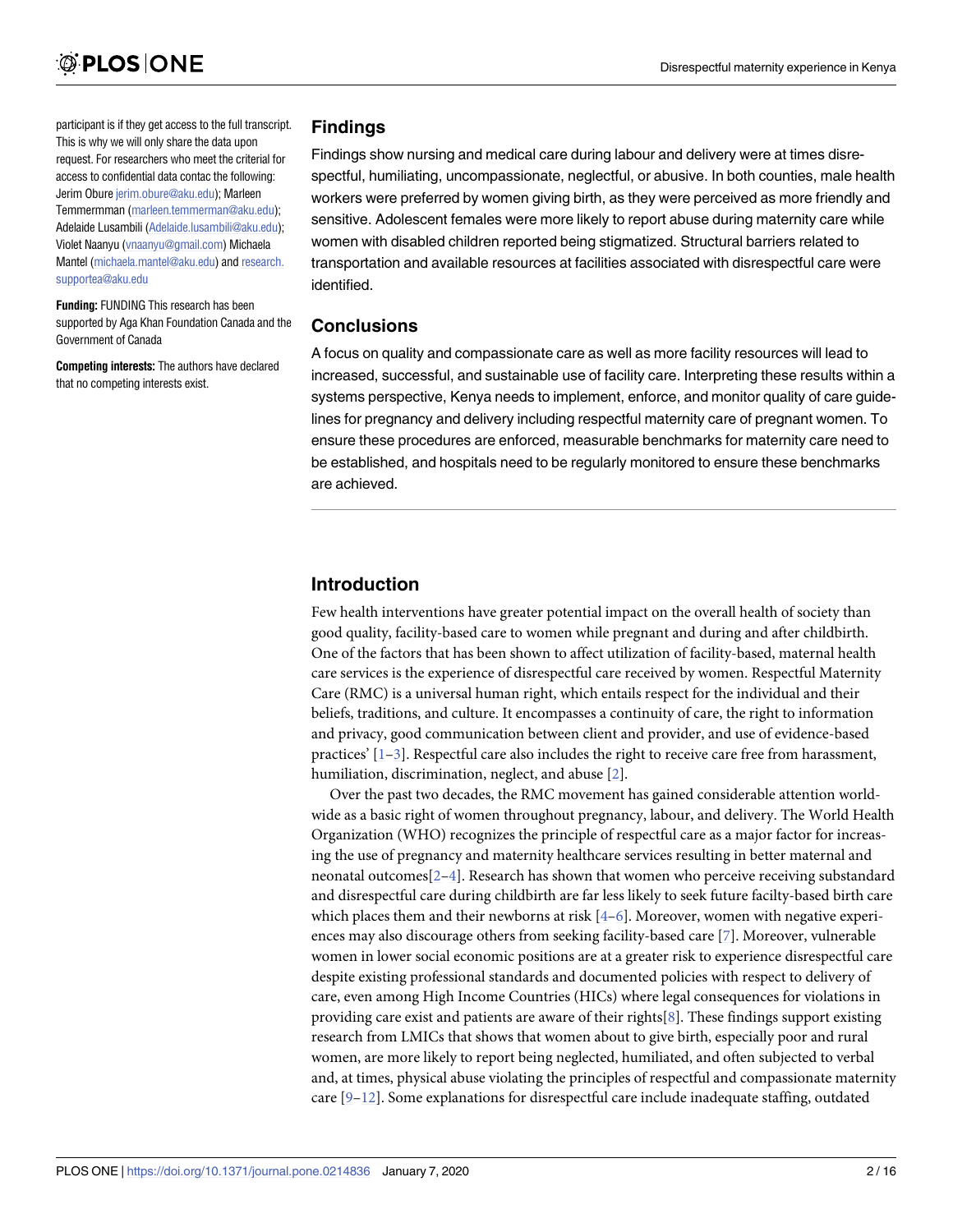<span id="page-2-0"></span>and substandard equipment and resources, and a lack of explicit ethical standards, training, and enforcement for professional care. For example, lacking adequate basic medical necessities to ensure the appropriate delivery of respectful and suitable health care makes it more difficult for healthcare workers to do their jobs increasing the likelihood that they will engage in substandard and disrespectful care such as routinely ignoring patient requests. Other research indicates that gender inequality and unequal power distributions may also act as a barrier to respectful maternity care [\[13,](#page-14-0) [14\]](#page-15-0). Moreover, women from low-resource, poor and rural settings are more likely to experience gender inequalities and to be discriminated against by health care workers due to their low status in the society [[15](#page-15-0), [16](#page-15-0)]. As such, the unequal distribution of power between men and women, and women's lack of autonomy in decision making at the household level among women who are poor or from more rural areas exposes them to greater term health risks–with enormous social and economic consequences[\[17\]](#page-15-0).

In Kenya, under the Free Maternity Policy (FMP) established in 2013, an increasing number of women have elected to give birth in maternity care facilities rather than at home with traditional birth attendants (TBA)[[18](#page-15-0), [19](#page-15-0)] [\[18,19\]](#page-15-0). Despite these gains, infant mortality and morbidity rates in Kenya remain stubbornly high and not all pregnant women may be willing to attend facility care services. Emerging anecdotal evidence suggests that this reluctance to utilize facility maternity care may be, in part, that some pregnant women seeking maternity care report neglect and abuse[[20\]](#page-15-0) owever, there exists little research evidence to corroborate these stories in Kenya. In an attempt to begin to address this gap in the literature in Kenya, this study analyzed data from the qualitative gender assessment of the Access to Quality Care through Extending and Strengthening Health Systems (AQCESS) project that examined the maternity care experiences among Kenyan women in two dissimilar rural settings. The Gender Assessments Project was conducted by Aga Khan Foundation Canada (AKFC) and implemented by agencies of the Aga Khan Development Network (AKDN) with financial support from the Government of Canada, through Global Affairs Canada (GAC) and the Aga Khan Foundation Canada (AKFC). The overall aim of the Gender Assessment Study was to begin to understand the gendered dimensions of access to and control over resources, decision-making, social norms, and perceptions and practices related to access and use of Maternal and New Child Health Services in Kisii and Kilifi counties in Kenya. This paper builds on the learnings of that assessment and reanalyzes the data to focus specifically on the reported experiences by participants related to disrespectful maternity care

#### **Study ethics approval**

Before commencing the study, the Aga Khan University's (AKU's) Ethics Review Board and the National Commission for Science, Technology, and Innovation (NACOSTI) approved the study (ref NACOSTI p/17/1475/16146). In addition, approval to commence data collection was also provided by the respective County offices at both sites.

#### **Methods**

The data came from two target locations for the AQCESS project in Kenya's rural Kilifi and Kisii Counties.

**Kilifi county.** Kaloleni and Rabai sub-counties, with a combined population of 304,778 were selected as target sites in Kilifi County and are among the poorest areas in Kenya with approximately 70% of the population living below the poverty  $[21-23]$ . Some of the risk factors that lead to poor health outcomes in this context include poor hygiene and sanitation and low literacy levels, particularly among women 22, 23]. During the last decade, maternal mortality rates increased in Kilifi with 448 deaths per 100,000 live births estimated for 2016 compared to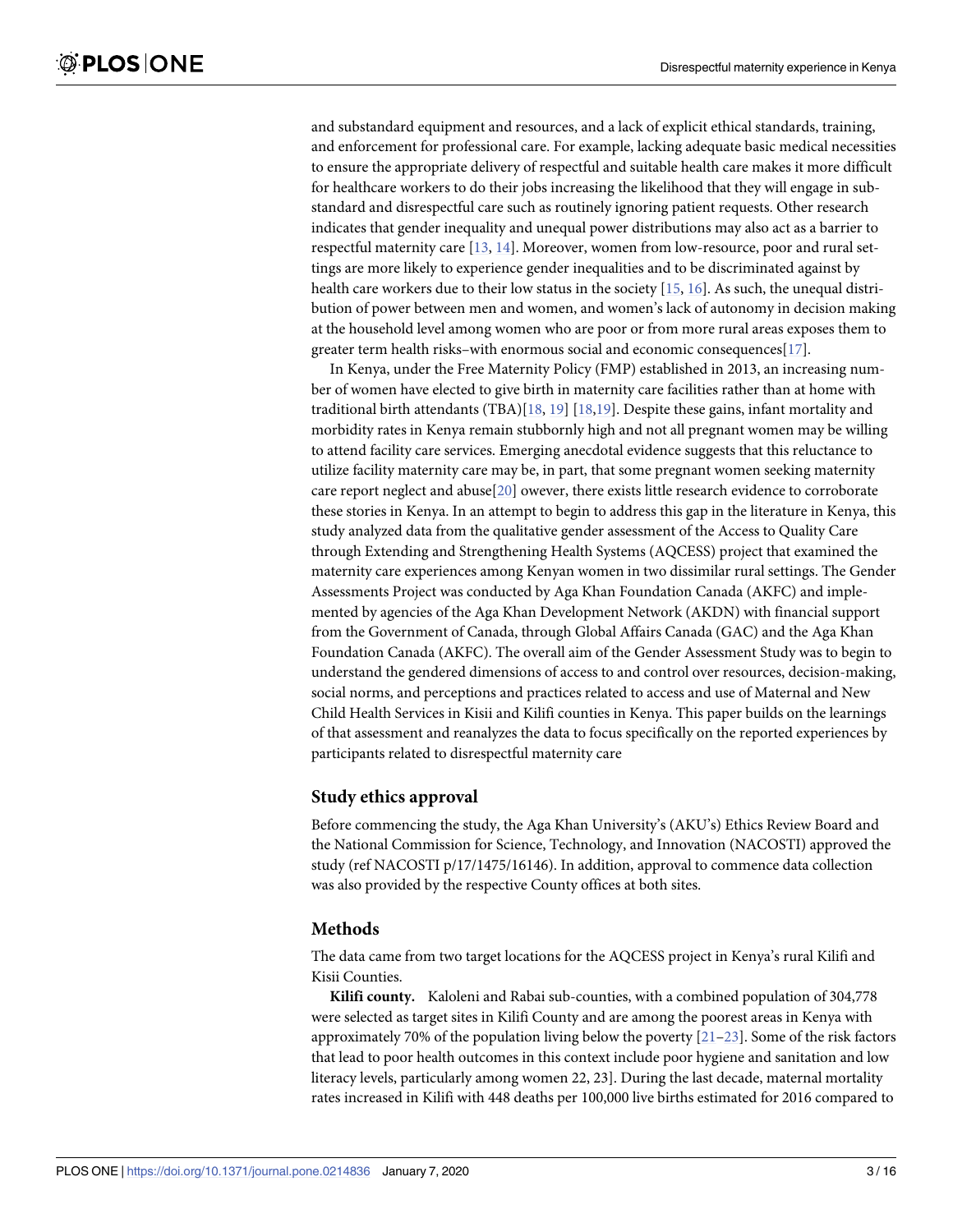<span id="page-3-0"></span> per 100,000 live births in 2004 despite the 2013 implementation of the Kenya Free Maternal Policy. Kilifi County also has one of the highest under 5 mortality rates across Kenya with deaths per 1,000 live births [\[22,](#page-15-0) [23\]](#page-15-0). Finally, 21% of adolescents in Kilifi had pregnancies in which was slightly above the national average [\[22\]](#page-15-0).

The two sub-counties are served by 40 health facilities of which half are public/government health facilities (16 dispensaries, one health centre, two sub-county hospitals, and one military health centre), and the rest being faith-based, NGO, or privately owned. The health system in the two sub-counties faces numerous structural challenges including limited human healthcare resources, poor access to health services due to geographic and transportation barriers, and limited healthcare infrastructure [[21](#page-15-0)]. The physician and nurse to population ratio for Kilifi County is about 1 to 48,000 and 1 to 8,594 respectively, which is considerably lower than the national averages of 1 to 36,000 and 1 to 5,000[[22](#page-15-0), [24](#page-15-0)].

**Kisii county.** The sub-county Bomachoge Borabu, where this research was conducted, is one of nine constituencies in Kisii County. In 2009, the population was 129,617, with an estimated population growth rate of 3% in 2016 [\[23\]](#page-15-0). 21% women are of reproductive age and there are approximately 5,055 deliveries per year with a crude birth rate of 26/1000 population per year [[25](#page-15-0)]. A rural county where most people are engaged in subsistence farming, the poverty level is 51%, which is higher than the national poverty index (44%) but lower than Kilifi County[\[25\]](#page-15-0). The percentage of teenage women 15 to 19 years of age who have begun childbearing is 22%, similar to Kilifi and above the national average. The sub-county is serviced by 12 health facilities including one sub-county hospital, five government dispensaries, five private clinics and one faith-based health centre. The doctor and nurse to population ratios in 2014 were about 1:52,000 and 1:3,900 respectively.

#### **Study sample participants**

To ensure that the data are representative within and across the two communities and their respective health systems, participants were selected through a recruitment process involving support from the AQCESS project implementation teams and local community leadership. The recruitment process was successfully implemented by a combination of health facility liaisons and community health outreach workers. First, the researchers conducted 24 Key Informant Interviews (KIIs) distributed equally across the two sites. KIIs were purposively sampled with the support of the Kisii and Kilifi AQCESS project implementation teams, identifying potential respondents with key information related to the assessment areas of inquiry. They included health care providers, community health care workers, religious leaders, local government representatives, Ministry of Health representatives, and representatives of local women's organizations.

Second, 16 Focus Group Discussions (FGDs), 8 in each county, were facilitated to include a broad representation of community members and community health committee members. FGDs were stratified to include 2 each for adult males; adult females aged 20–49, and adolescent females ages 16–19. The separate adolescent female FGDs were conducted to ensure that the specific experiences among female adolescents were captured. To allow for full and unrestricted participation, FGD participants were also purposively recruited to ensure geographic representation so that 50% of the FGDs were with participants living less than 5km from a facility and 50% of FGDs were with participants located more than 5kms from a facility. This criterion is based on past evidence indicating that distance plays a major role in decision-making around the use of services about whether to seek care and to actually access care. The final two FGDs for each county included both male and female members from the community health committees (CHCs).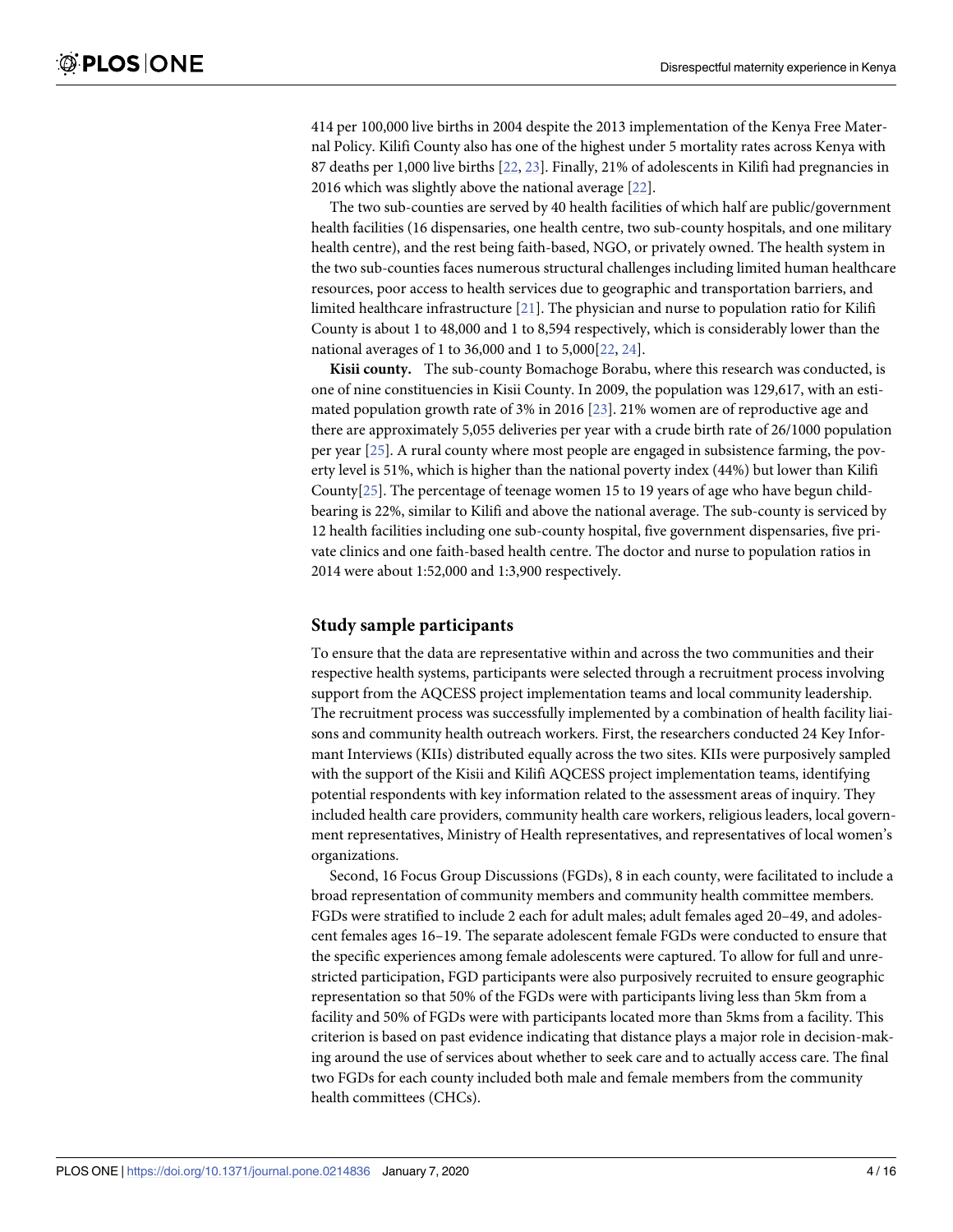<span id="page-4-0"></span>**Interview protocol.** All KIIs and FGDs were conducted in April 2017 by AQCESS trained research personnel at venues convenient to the participants. The field teams conducting the sessions received training on the interview protocol and tools, and on gender sensitive research and ethics. Interview guides for both participants and interviewers were available in relevant languages including English, Swahili, and local dialects (see S1 [Appendix](#page-13-0) and S2 Appendix). Informed written consent was provided by all adult participants. For adolescent females participating in the study, both their assent and the consent from an adult including a parent or guardian. A community health volunteer was approached to give consent where there was no parent or guardian and if they lived in the same community as the adolescent. All adolescent females involved in this study had at least one child and were 16 years of age or older. During the consent, process researchers explained the purpose of the study, the potential risks, that participation was voluntary, and participants could withdraw at any time.

For the FGDs, qualified moderators conducted the discussions in Swahili, local dialects, or English, as appropriate. All FGDs and KIIs took no more than 2 hours and all sessions were recorded with the permission of respondents. Trained individuals conversant in English, Kiswahili and the local dialects, transcribed audio recordings.

**Data management and analysis.** Audio recordings needing translation from Kiswahili or local dialects to English were translated for analysis. The process entailed listening to the recordings and typing the content and translating into English as required. A transcription supervisor checked all submitted transcripts and translations before they were stored for coding. Transcribed data were coded, encrypted, and saved securely in accordance with the AKU's Ethics and Data Protection Act.

All qualitative data were analyzed using a continuous iterative process[[26\]](#page-15-0). Each transcript was coded independently by two analysts and reviewed by a study investigator who was the chief data analyst. Where coding discrepancies occurred, at least two analysts re-examined the transcripts and discussed all possible meanings associated with the text in question until agreement was achieved. The current analysis relied on the users' own report of their experience of disrespectful maternity care services. The coding of key themes is presented in [Table](#page-5-0) 1 below.

### **Findings**

Pregnant women across both sites seeking antenatal care as well as women in labour, during delivery, and after delivery report that some health care workers in maternity care facilities were, at times, disrespectful, demeaning, humiliating, verbally or physically abusive, dismissive, and neglectful of patient-reported pain and suffering. Although our results illustrate that women of all ages experienced these types of inappropriate care and neglect and abuse, younger women, especially adolescents, were more likely to report verbal and physical abuse. As well, both male and female focus group participants suggested that female health workers were more likely to demonstrate abusive behaviors and, as a result, many participants indicated that they preferred to be tended to by male health workers. However, some Muslim participants reacted negatively toward being attended to by male health care workers. Below, we present the specific themes that emerged from the data analysis and provide vignettes to illustrate and support them.

#### **1. Neglectful care**

Data from both research sites provided evidence in which patients' basic rights to care were violated and where healthcare workers were inattentive or ignored patients' requests for assistance. For example, speaking of her own personal experience with maternity healthcare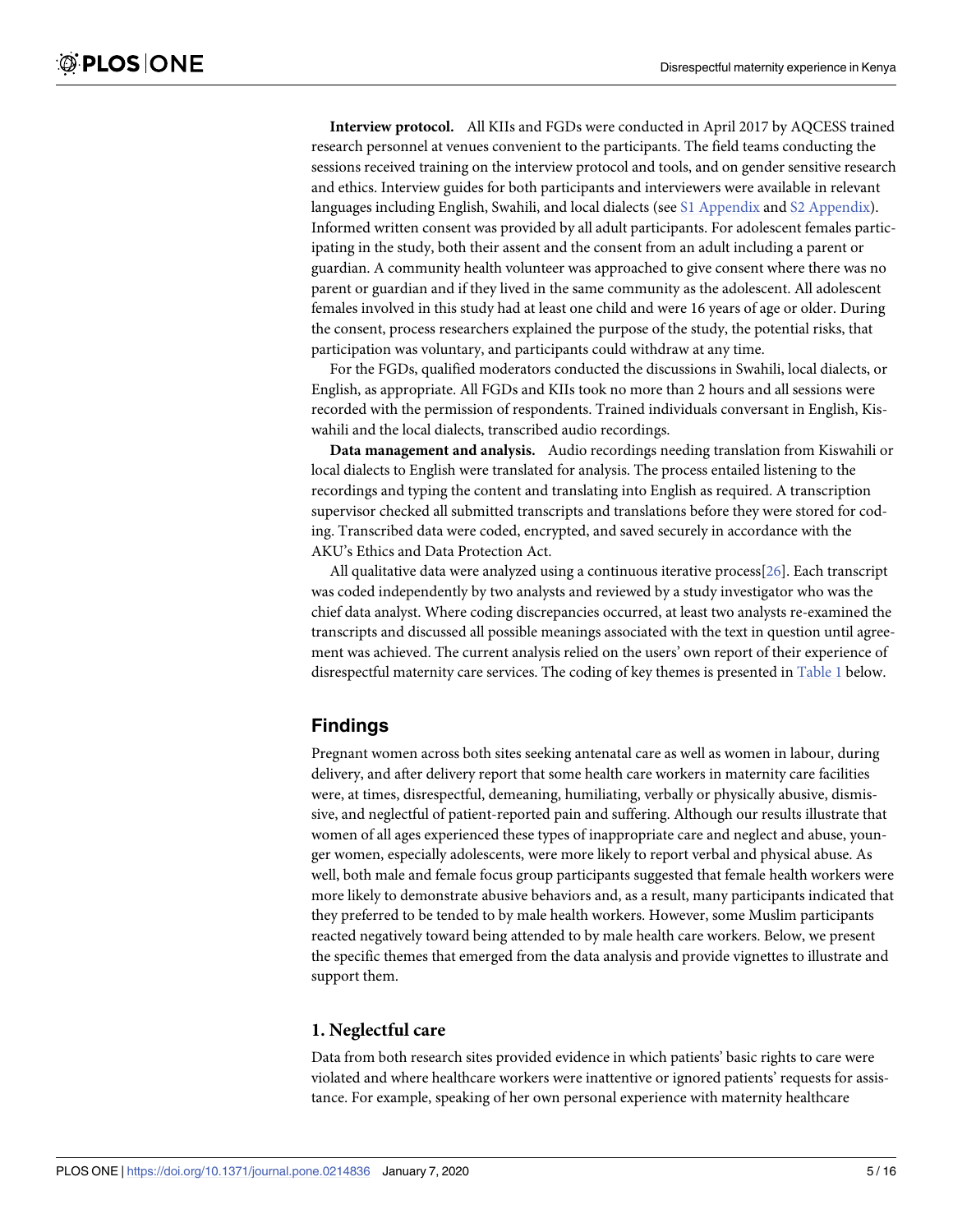#### <span id="page-5-0"></span>**[Table](#page-4-0) 1. Codes, categories and themes of disrespectful care.**

| <b>CODES</b>                                                                                                                                                                                                                                                                                                                                                                                             | <b>CATEGORIES</b>                                                                                                                                                   | <b>THEMES</b>                                                         |
|----------------------------------------------------------------------------------------------------------------------------------------------------------------------------------------------------------------------------------------------------------------------------------------------------------------------------------------------------------------------------------------------------------|---------------------------------------------------------------------------------------------------------------------------------------------------------------------|-----------------------------------------------------------------------|
| Left alone in pain; Health workers refused to assist; Delivered on<br>my own; Staff read newspapers; Woman waited for long hours<br>without help; Health workers ignored woman; health workers told<br>woman to deliver on her own.                                                                                                                                                                      | Lack of professionalism; Lack of compassion; Lack of respect and<br>dignity.                                                                                        | 1. Neglectful Care                                                    |
| Young woman harassed; Young woman isolated; Doctors harsh to<br>young woman; Young woman forced to share information about<br>the child's father; Young woman quarreled; Young woman<br>humiliated while in pain; Young woman slapped; Young woman<br>contemplated killing her baby; Young woman called prostitute.                                                                                      | Mistreatment; Age based discrimination; Physical and verbal<br>abuse; Women's dignity; Women's basic rights.                                                        | 2. Adolescent women get<br>the brunt.                                 |
| Slapped by female nurse; Delivered by a male nurse; Male nurse<br>angry with female nurse for not helping; Male nurse was very kind;<br>male nurse was helpful; I prefer male nurse; Male nurse preferred;<br>Female nurse proud; Female nurse has no mercy; I fear female<br>nurse; abused by female nurse for having child with disabilities.<br>Called prostitute for having child with disabilities. | Differential gendered experience of care; Treatment of women by<br>women health workers causes fear; Inappropriate obstetrics;<br>Discrimination, equality of care. | 3. Patients' differential<br>gender experience of health<br>workers   |
| The hospital was far; wheeled on a wheelbarrow and baby died.<br>Staff were few; Carried a Jerry can of water on my head to the<br>hospital while in labor; Delivered on the floor; Few beds in the<br>ward; Few wards; Few theatres.                                                                                                                                                                    | Resources; Lack of water; Inadequate facilities; Low staffing;<br>Physical environment.                                                                             | 4. Structural factors as a<br>barrier to respectful<br>maternity care |

<https://doi.org/10.1371/journal.pone.0214836.t001>

workers, one of the adult female FGD participants reported that some of the health workers refused timely help to women at the time of delivery.

. . .My experience with my first-born delivery was not good with a woman nurse. I told her I was in pain, and she abused me saying I should 'stop my nonsense and wait to give birth in the morning.' Soon after, a male nurse came and assisted me [to] give birth. He even quarreled [with the female nurse], asking her why she was treating me that way.(Adult Female FGD, Kisii).

In the following, a mother described her experience while accompanying her relative and the treatment her cousin received convinced her never again to go back to a public health care facility.

Haaa, I can't, I better go to the private clinic . . . With those mockery and abuses I can't. Like when we went at night with my cousin. There was a male doctor who we think was on drugs—chewing miraa, was sitting outside, maybe he was taking bhang. He told the girl 'it's not you [who can] tell us what to do!' When the pain was too much, she went to the bed on her own, and the man came wore glove inserted his fingers and literally tore the lady. . . (Adolescent Female FGD, Kisii).

A key informant interview with a local politician highlights this pattern of neglectful and uncompassionate approach to care at the facility.

. . .I have witnessed a case at the hospital where there was a woman who came for the first time and she was told she would not be attended to until she brings her husband . . . she went and never came back (Women representative KII- Kisii).

In the following example, a participant in an adult male FGD speaks of his experience with staff while accompanying his relative to the hospital.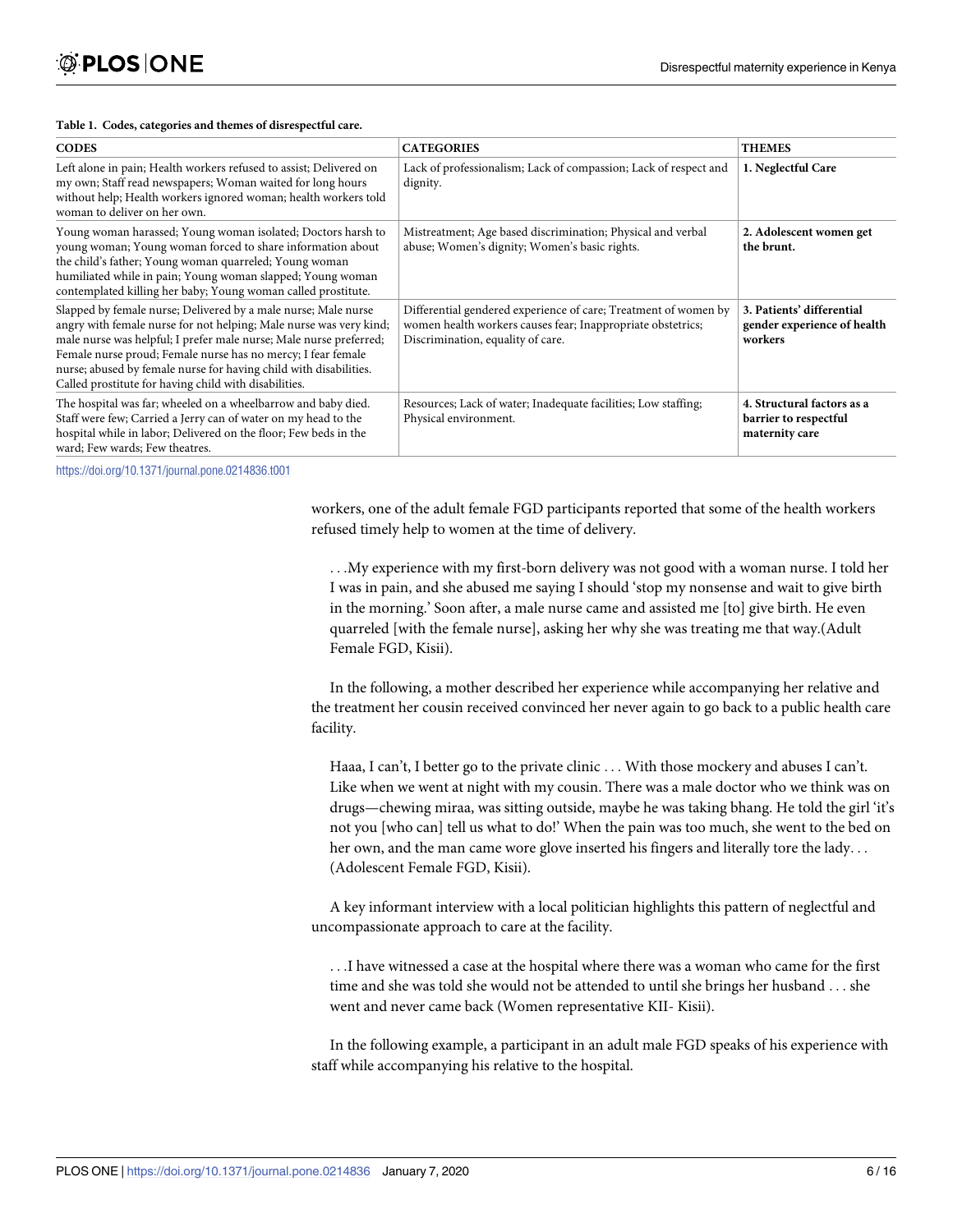I took my sister in-law to hospital, and after assessing her, they left her alone in bed. She called for assistance, but they said, 'It's not yet time.' She pushed and delivered on her own, that's when the health workers came running wiping the child. . .at times they can beat you because you gave birth on the floor, as if the mistake is yours. Yet they don't respond when called (Male FGD, Kisii).

This neglectful behavior by healthcare staff was further demonstrated by a general inattentiveness and disregard toward patients. Some healthcare staff who neglected patients were reading newspapers. As well, healthcare workers sometimes left the facility altogether, going for long lunch "hours" and leaving patients for hours on end, waiting to be attended to:

I can add that medical providers are very. . . abusive especially for young ladies and adolescents. Some medical staff decide to go for early lunch. Some read newspapers while patients are waiting for services (Male FGD, Kisii).

It happened that since she declined going to theatre the health workers ignored her and told her to deliver on her own, but God intervened [by chance]. So the nurse's attitude, Ignorance could be one of the things that contributes to this. (Male FGD, Kisii)

The above vignettes demonstrate some of the ways in which women were treated while under the care of health care workers. These vignettes also demonstrate a lack of professionalism and compassion among some health workers.

#### **2. Adolescent women get the brunt**

While some of the adult women reported that they experienced different kinds of incivility and poor care, the adolescent women focus groups reported that they were more likely to experience verbal and physical abuse by healthcare workers in both Kisii and Kilifi. A focus group discussion among adolescent women in Kisii confirmed that some doctors also share this prejudice. In this case, a doctor used harsh and humiliating language when speaking to a young pregnant women during the delivery process.

. . . During the pain, they [doctors] abuse you and tell you to deliver. Yet you don't know anything. They tell you to push, and you don't know how." (Female Adolescent FGD, Kisii).

. . .We (adolescents) are attended to, but harshly. For example, me, I'm young and they told me, 'Young as you are, you went opening your legs to men.' (Female Adolescent FGD, Kisii)

Some adolescent women reported being slapped and disrespectfully interrogated about the father of the child during the labour process. One was so upset by abusive nature of some staff, she contemplated killing the child.

She [the nurse] was slapping me. I said, 'I'll kill the baby and give birth to a dead baby,' but the lady who escorted me went and called for a male doctor, who assisted me. . . (Female Adolescent FGD, Kilifi)

. . . Some doctors are harsh because you're a girl, during the pain they abuse you and tell you. . .'Young girl, when you were loitering looking for that pregnancy, were we there?'Imagine! Instead of helping you. . . (Female Adolescent FGD, Kisii).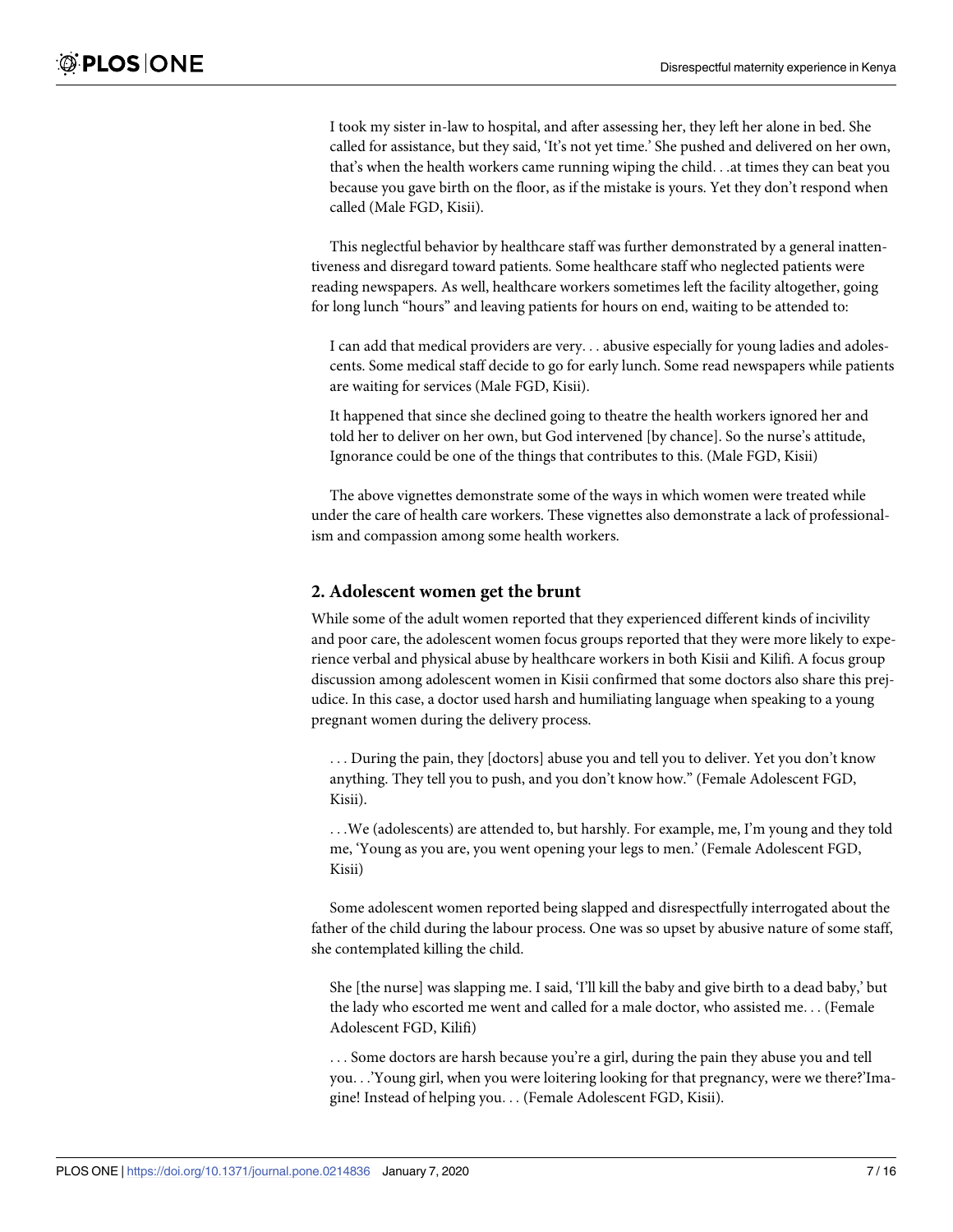. . . They ask you questions, 'When did you get pregnant? Who gave you this pregnancy?' You don't know what to answer them. If you don't answer, they leave you there unattended, and say 'Till you answer . . .' (Female Adolescent FGD, Kisii).

As the following discussion from one male FGD particpant illustrates, this kind of poor treatment appears to stem from social disapproval, leading to disrespect for adolescent girls who become pregnant.

*Respondent*: Our young wives, usually they encounter a lot of problems.

*Moderator*: Oh, young wives? Ha!

*Respondent*: Yes, the young ones. You know us. We have been, ah, so

(laughter) . . . when they go there, and especially because they are young, they complain that they are harassed and asked: 'You! As young as you are you . . .,' [and] such like harassment.

Moderator: Why such harassment?

*Resondent*: Because they are young and are already pregnant. And what are they expected to do, and it has already happened?

*oderator*: Okay. So how is she harassed? (Group reaction)

*Respondent*: She gets uncomfortable.

*Respondent*: They begin to think 'this young girl has already conceived,' so when she goes there to be served, she feels out of place and fearful, hence feel she has not been served well. She feels like she has been isolated (Male FGD, Kilifi).

While some women generally suffer abuse from maternity facility caregivers, levels of physical abuse were reported to be greater for younger women during the actual delivery.

*Respondent*: Actually, it is during delivery that there are usually a lot of difficulties.

*Moderator*: Kindly mention all.

*Respondent*: Some of [the women] are slapped, and that story became a talk of the town some time back, yeah. Some of the doctors [show] that behavior. (Okay). 'You did it willingly, and you want to cause us trouble now.' You see, that's bad to tell somebody. She might decline to come back again, when she is pregnant in the future, and will prefer to home delivery. . . . Yeah, there is such a one [who slaps the women] here, only that I cannot disclose, but they are there. Very short-tempered, even tells you not to come back to that hospital (Male FGD, Kisii).

Poor treatment of young women was also reported in some of the Key Informant Interviews. In the following vignettes, two Ministry of Health (MOH) representatives observe:

. . .the way they [staff] handle these mothers, somebody may harass the mothers and next time. . . or even when she goes back she will go with a bad picture and says,' I cannot go back to that facility, they do not handle people properly, they call us with very abusive words . . .. (MOH representative KII–Kisii).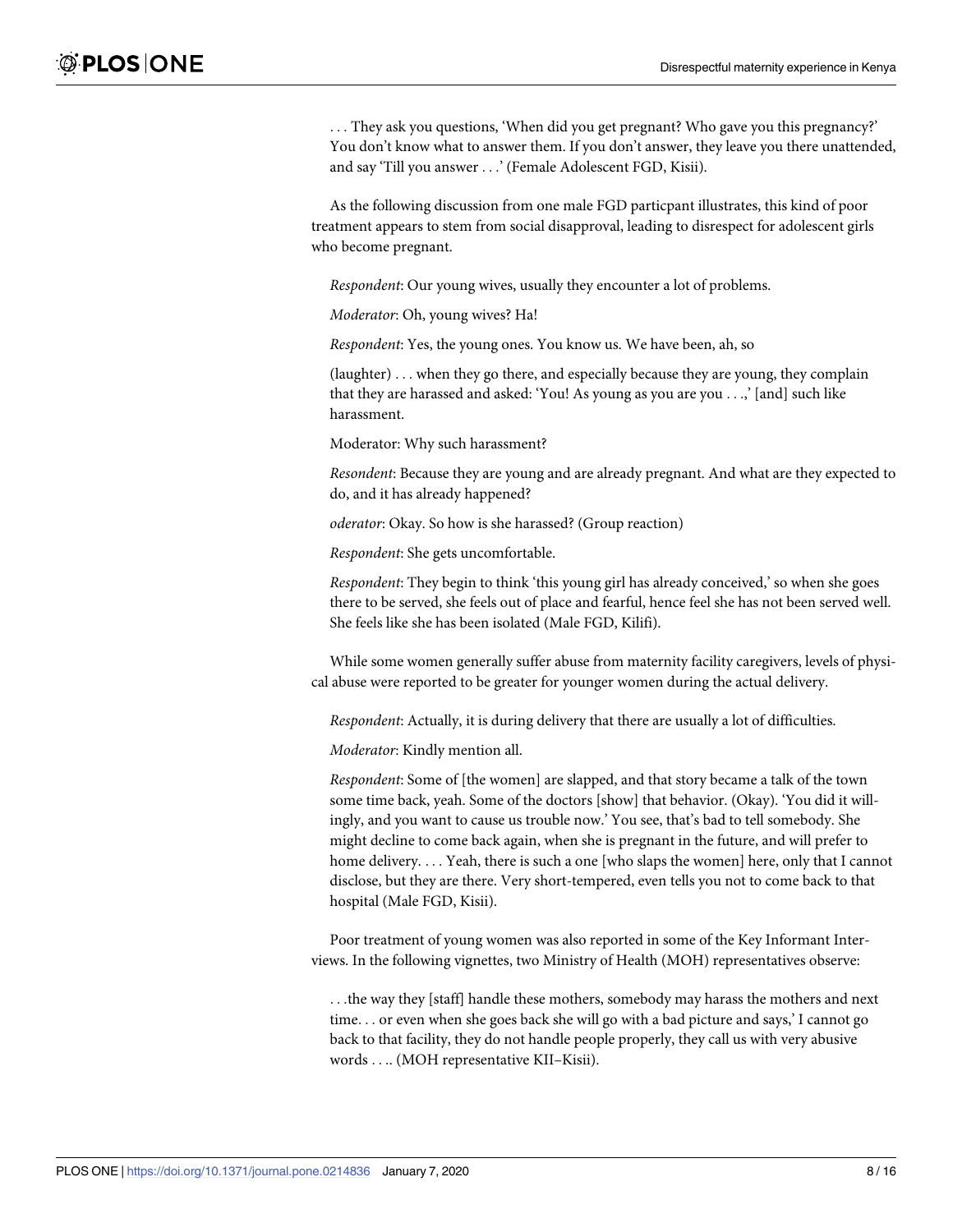. . ."I guess once again I would say the adolescents are quite disadvantaged because even the stigma is within the medical care providers, so in terms of the MCH, it is very difficult for the adolescent mothers because they need to seek health care, yet providers' attitude is the worst when dealing with adolescent mothers." (MOH representative -Kisii).

These vignettes illustrate the differential experience of maternity care among adolescents with respect to disrespectful and abusive health care. Moreover, the similarity among the vignettes from both the FGDs and key informants show a consensus regarding the greater level of disrespectful care that these adolescent mothers must tolerate.

#### **3. Patients' differential gender experience of health workers**

The data showed that some women in Kenyan maternity care facilities generally found that female healthcare workers were more likely to be disrespectful and abusive compared to male healthcare workers. Some participants in the focus groups expressed their preference for male healthcare workers who they indicated treated them better and were more willing to help when asked. Adolescent women, as a group, were the most vocal in expressing their negative opinion of female staff and their preference for male health care workers.

. . .especially ladies, they are so harsh; they think they dropped from heaven [special than everyone] and us were collected. Men are better; they can tell you to push while assisting you. But females will slap you, yelling at you to open your legs while shouting 'I want to see the child!' with abuses. She tells [me] 'I am waiting to hold the child! (Female Adolescent FGD, Kisii).

. . . Especially female doctors are the worst. Men don't have problems. If you come with a Range Rover or a [Mercedes] Benz, they will wheel you to the ward. But if brought with a wheelbarrow, you'll be told to move from here to there—they don't mind the pain you have. You'll be locked inside a room, and be told to yell there. I was locked [in] and told go for long call there (Female Adolescent FGD, Kisii).

While participants interviewed for this study generally reported the preference of male attendants as they provided more respectful care, Muslim patients' desire for male caregivers was tempered by cultural and religious beliefs. One Muslim participant in the adult male focus group reported how his wife resisted being assisted by a male worker.

I think the most interesting thing is that the women prefer to be served by male health workers rather that the females. . .Yes that is the truth but not so for us as Islamic. My wife declined totally to be assisted by a male nurse. Even during the clinic, she forbids the male nurse to even touch her when she is to be injected. . .Actually, it happened that the baby's head was already out before she could even be assisted. The only person that was available was a male nurse. You know in our religion we prefer not to show the nakedness of a woman—it is sacred. . . (Male FGD, Kilifi).

Female healthcare workers were reported to be verbally and physically abusive resulting in patients generally preferring to be attended by male health workers.

*Moderator*: So, you are saying that women prefer the male health workers to the female?

*Respondents*: Yes! (Chorus answer)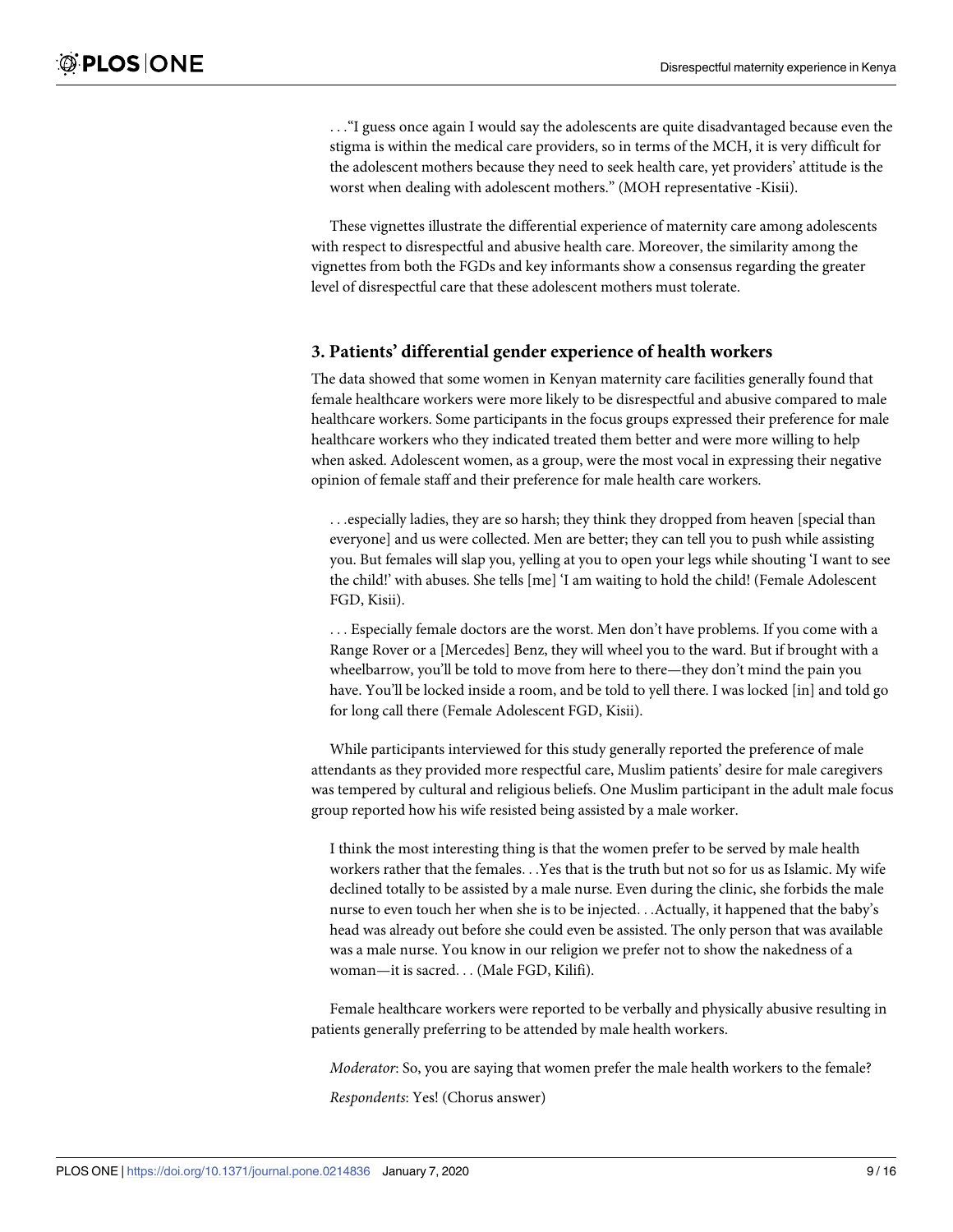*Respondent*: Yes, because the male nurse has a patient heart. He will even try to console the mother, unlike the female nurse, who can inflict slaps. Then she goes about her businesses, leaving the mother behind without even caring (Female Adult FGD, Kisii).

Participants reported that women who gave birth to children with disabilities were likely to be humiliated by some female staff who blamed the mother for the child's disability.

They are women and maybe they've also given birth. They should know the pain they went through . . . If you give birth to a disabled child, they ask you when coming to the clinic, 'Were you moving with men when pregnant?' Or, 'Your man did fix you well' (hakuingisha [penetrate] vizuri [good or satisfactory]) so the child didn't reproduce properly. The man didn't have energy.' (Female Adolescent FGD, Kisii).

. . .female health workers have contempt. When we went with my cousin, who is also young, we brought a disabled child. Another lady nurse abused us, till we also abused her back. . . . We looked for another doctor, the nurse abused her saying: 'She was sleeping with men while pregnant, that's why she gave birth to a disabled child!,' and we reported the case to the senior doctor. . .We don't know if she was reprimanded. My cousin wanted to kill the child, saying she is abused because of her child status. We later took the child to my grandmum, who took care of the child (Female Adolescent FGD, Kisii).

These vignettes illustrate some of the gendered differences among healthcare workers as reported by patients. These vignettes also illustrate some of the attitudes and beliefs associated with giving birth to a child with disabilities, an area that has not been addressed in research or policy in the Kenyan context.

#### **4. Structural factors as a barrier to respectful maternity care**

Our analysis confirms that, in both Kisii and Kilifi, public prenatal and maternity health care failed to treat some women with dignity and respect. However, respectful care is also contingent on the availability of structural resources to support women on their journey through maternity. Findings from this study reveal that some maternity health centres may lack basic resources and supplies such as water, beds, or readily fueled vehicles and ambulances to transport patients that are referred to larger facilities (see [S3](#page-13-0) and [S4](#page-13-0) Appendices). For example, participants reported that in some cases women carried water along with them to the hospitals for their delivery.

. . .You can find a woman who is in labour carrying a jerrican of water on her head going to the hospital. Simply because she knows there is no water at the hospital. . . (Male FGD, Kilifi).

..I saw a woman groaning in pain she had come to deliver and there was no water. Usually there is scarcity of water in this area. It happened that that day the care provider present was not supposed to be on duty that night. So it happened as I was talking with her that is when that mother came in but she had to be send elsewhere because the hospital was not functioning to the lack of water. . . (Male FGD, Kilifi).

Spaces and beds were not adequate to meet the demand of the number of pregnant women seeking care at some facilities.

The beds in the labour ward should be added. The wards are also small. Some women are usually waiting to give birth while lying down on the floor because the beds are occupied.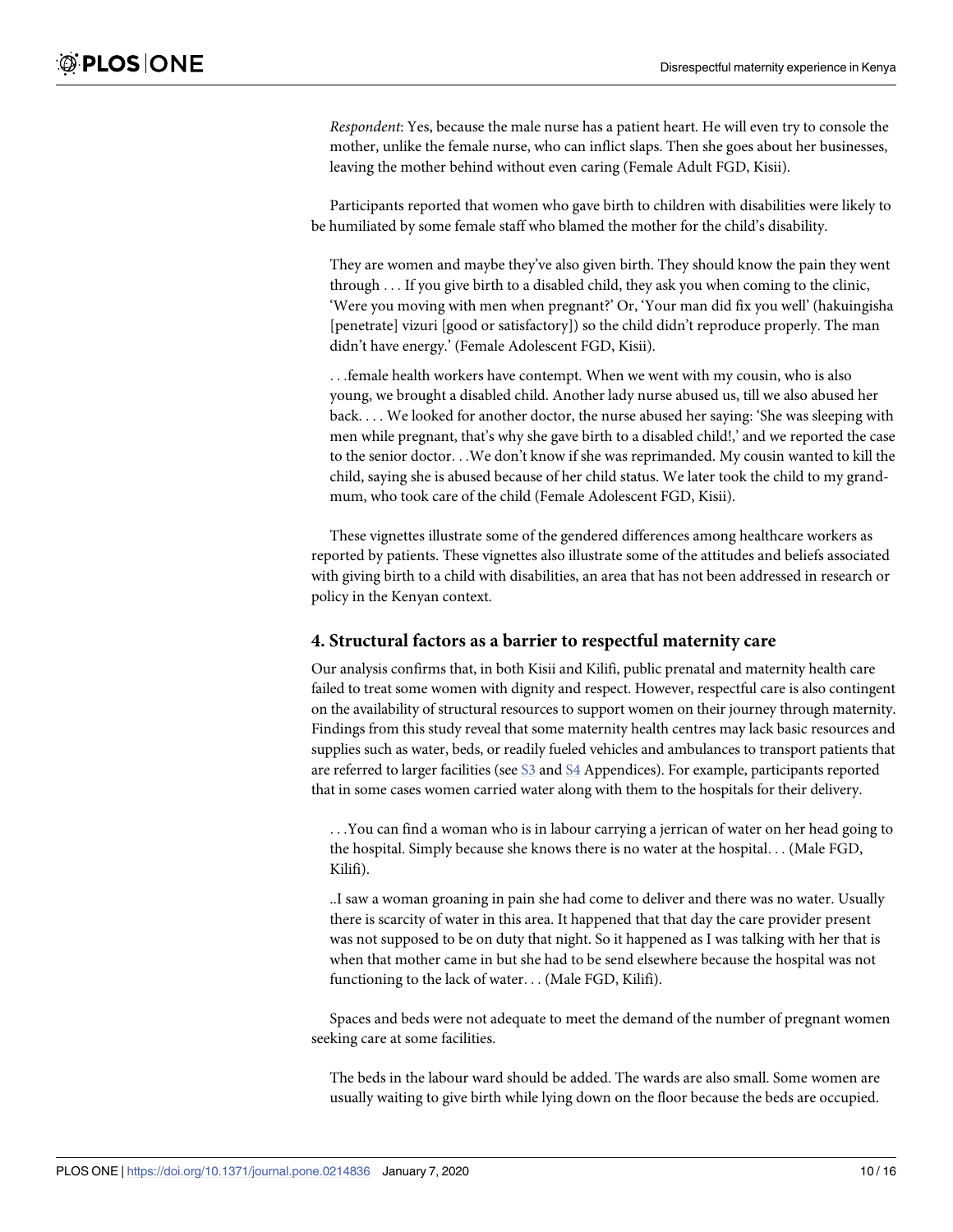<span id="page-10-0"></span>When I was delivering, I gave birth while lying on the floor because the beds were occupied and there was nowhere to deliver. I knelt and the baby came. . . (Female Adult FGD, Kilifi).

The lack of availability of beds for mothers may be discouraging the uptake of maternity services. For some women, other structural barriers including poor road systems and inadequate means of transportation and lack of available healthcare staff hindered their access and use of the facilities. Participants in the male FGDs in both Kisii and Kilifi reported the difficulties that some women face in getting to the facilities which can have an extremely tragic effect on maternal outcomes.

. . .I come from a place called Ibencho, roads are in bad condition. There is a woman who wanted to deliver and was carried using a bed and because of the distance, she died before reaching the hospital. . .this was less than five years ago. From Ibencho, people are only carried using beds or wheelbarrows to Sengera . . .Things are not different with Riokindo." (Male FGD, Kisii)

. . . I have always witnessed women suffering and having a rough time in accessing the facilities due to long distances that they have to cover. And if it is a must they get to hospital the only available means of transport is the motor bikes. So you can imagine a pregnant mother being rode on a motorbike, it is usually a hard task. This is a challenge. So that is what I have been able to witness also sometimes it happens that some due to that they end up having complications and some even may die before getting to the health facility. This I have witnessed many times and secondly, when they get to the hospital you find that midwives are not available (Male FGD, Kilifi)

These vignettes demonstrate that on a woman's journey through pregnancy and delivery, there are many structural barriers that she must navigate both at the micro and the macro levels. Disrespectful care is not confined solely to how healthcare workers treat women but must consider additional factors such the availability of resources required to provide access to and the availability of respectful and appropriate care.

#### **Discussions and policy implications**

From these results, it is clear that women experience disrespectful maternity care by some healthcare workers, particularly by female staff. The strong support for the presence of disrespectful maternal care throughout the maternity process appears to be even greater among women who are poor, young, distant, or have children with disabilities. Consistent with research in other LMICs  $[6-8, 11, 17, 18]$  $[6-8, 11, 17, 18]$  $[6-8, 11, 17, 18]$  $[6-8, 11, 17, 18]$  $[6-8, 11, 17, 18]$  $[6-8, 11, 17, 18]$  examining disrespectful maternity care, there is no reason to believe that the results would not be generalizable to other Kenyan communities. The widespread practice of disrespectful care has the potential to undermine the efficacy and reputation of the entire Kenyan public maternity health care system and the longer-term success of the recently implemented Free Maternity Policy in reducing maternal and child mortality.

Our findings raise issues around various aspects of delivering acceptable and respectful care including social cultural norms, the gendered nature of maternity care, the stigma around poverty, age, pregnancy, and disabilities, and the structural barriers and inadequacy of resources for maternal care. Moreover, the consistency of these reports with findings from other low and middle income countries  $[12-15]$  $[12-15]$  $[12-15]$ , especially the treatment of adolescent women, shows that these are not isolated experiences suggesting there are social cultural undercurrents that guide treatment towards these more marginalized groups. These results demonstrate an urgent need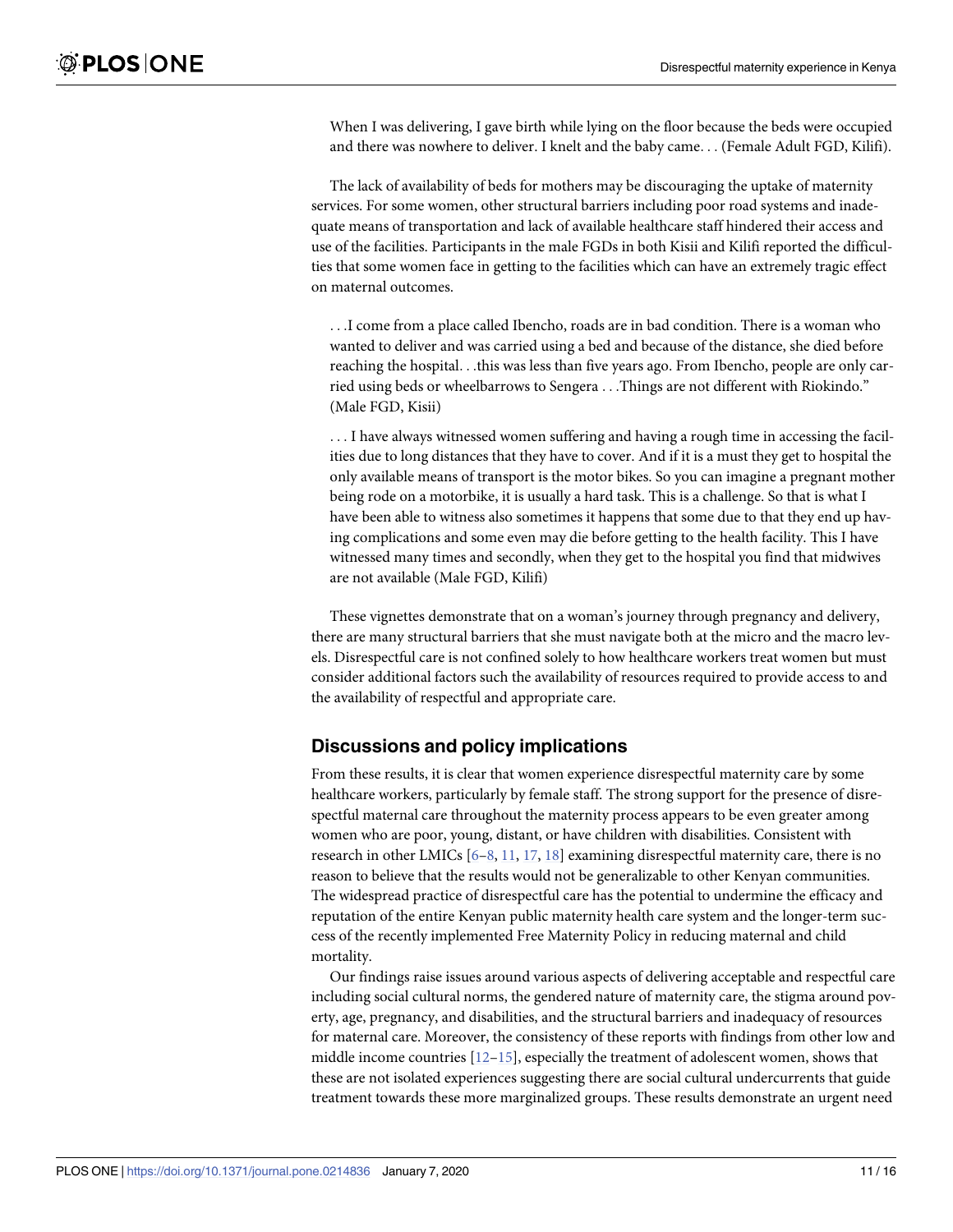| What is the problem?                                                                                                                                                                                                                                                                                                                                                                                                                                                                                                                                                                                                                                                                                                                                                                                                                                                | Who is responsible?                                                                                                                                                                       | Proposed interventions                                                                                                                                                                                                                                                                                                                                                | <b>Future research</b>                                                                                                                                                                                                                                                                                                                                                                                                                                                  |  |  |
|---------------------------------------------------------------------------------------------------------------------------------------------------------------------------------------------------------------------------------------------------------------------------------------------------------------------------------------------------------------------------------------------------------------------------------------------------------------------------------------------------------------------------------------------------------------------------------------------------------------------------------------------------------------------------------------------------------------------------------------------------------------------------------------------------------------------------------------------------------------------|-------------------------------------------------------------------------------------------------------------------------------------------------------------------------------------------|-----------------------------------------------------------------------------------------------------------------------------------------------------------------------------------------------------------------------------------------------------------------------------------------------------------------------------------------------------------------------|-------------------------------------------------------------------------------------------------------------------------------------------------------------------------------------------------------------------------------------------------------------------------------------------------------------------------------------------------------------------------------------------------------------------------------------------------------------------------|--|--|
| 1. Verbal and physical abuse of<br>Using a system theory perspective:<br>1. World Health Organization (WHO) must<br>pregnant women attending<br>set standards, follow up on enforcement,<br>Facility care.<br>demand audits and monitor progress.<br>2. Age: Abuse and humiliation of<br>.2 The government of Kenya (GOK) through<br>young pregnant women seeking<br>the Ministry of Health must enact and<br>maternity care.<br>3. Gender: Female health<br>enforce standards of operation.<br>3. Following the devolved government in<br>workers likely to abuse pregnant<br>Kenya, the Local county governments must<br>mothers<br>provide adequate facilities for pregnant<br>4. Gender: Mother-attending<br>services with a disabled child<br>women, initiate relevant training on<br>respectfiful maternity care and increase<br>likely to be stigmatized and |                                                                                                                                                                                           | 1. Training of clinical and non-<br>clinical staff to combat negative<br>attitudes on age and stigma<br>around disabilities<br>2. Enforcing standards of care<br>with clear benchmarks<br>3. Mandatory Continued Medical<br>Training on respectful maternity<br>care.<br>4. Engaging all health systems<br>actors and stakeholders though<br>multiagency group panels | There is need for research to:<br>(1) Understand culturally appropriate<br>interventions that can promote respectful<br>maternity care<br>(2) To examine the experience of pregnant<br>women with disabilities /or/with children<br>living with disabilities to improve our<br>understanding on the scope of their blight.<br>(3) To explore Facility preparedness of<br>handling pregnant women living with<br>disabilities.<br>(4) To explore factors associated with |  |  |
| humiliated.<br>5. Health system: Inadequate<br>facilities e.g water at the Facility                                                                                                                                                                                                                                                                                                                                                                                                                                                                                                                                                                                                                                                                                                                                                                                 | incentive to staff.<br>4. Medical Boards: Nursing Council of Kenya<br>5. Legislators: Must formulate policy and                                                                           | 5. Improvement of facility<br>infrastructure<br>6. Mentoring of junior health care                                                                                                                                                                                                                                                                                    | disrespectful maternity care from the service<br>provider's point of view.<br>(5) To establish prevalence of disrespectful care                                                                                                                                                                                                                                                                                                                                         |  |  |
| level to support pregnant women<br>during delivery                                                                                                                                                                                                                                                                                                                                                                                                                                                                                                                                                                                                                                                                                                                                                                                                                  | ensure that it is implemented and enforced.<br>6. Hospital Boards: Mandated with managing<br>health facility must ensure that staff are well<br>trained and standard operating procedures | workers.                                                                                                                                                                                                                                                                                                                                                              | at the Facility level<br>(6) To find out what tools are in place with<br>healthcare providers                                                                                                                                                                                                                                                                                                                                                                           |  |  |
|                                                                                                                                                                                                                                                                                                                                                                                                                                                                                                                                                                                                                                                                                                                                                                                                                                                                     | are followed included patients right to<br>respectful care.                                                                                                                               |                                                                                                                                                                                                                                                                                                                                                                       |                                                                                                                                                                                                                                                                                                                                                                                                                                                                         |  |  |

| Table 2. Below provides a summary of our findings, suggestions and possible future research from a system perspective. |  |  |  |
|------------------------------------------------------------------------------------------------------------------------|--|--|--|
|                                                                                                                        |  |  |  |

<https://doi.org/10.1371/journal.pone.0214836.t002>

to address these social and cultural issues to ensure that care provided under the Kenyan Free Maternal Policy is safe and satisfactory care to reduce infant and maternal mortality.

To accomplish this, rather than looking at the disrespectful and neglectful nature of some health workers in isolation, a systems perspective theoretical approach can provide insight on how to address mishaps within the larger social, cultural, gendered, and structural context in the delivery of maternity care. Within a systems approach, while it is the responsibility of all individual healthcare workers to strive to promote respectful maternity care, placing the onus solely on individuals in isolation of the larger social, cultural, and structural context will not solve the inadequate services pregnant women receive. As illustrated in Table 2 below, a systems perspective approach posits that behaviors are part of a larger system including all the structures that support that system beyond patients and health care workers at individual facilities. In this case the need to consider policy makers and leaders, medical boards, national governments, local governments, international regulators [WHO), community health committees, and others. That is, to ensure that women receive timely and respectful health care at all times, all health system actors must be engaged and coordinated to promote functional environment where safe, compassionate, and respectful care is the expected norm.

There is a need for a systemic and institutionalized effort beginning with policies and perceptions to address community-based socio-cultural norms such as the perception toward single and adolescent mothers. Emphasis should be put on both facility-based and individual-level health care educational training programs such as person-centred care to document professional association's standards of care, and to implement and enforce these standards of care in all Maternity care facilities. For example, to combat the systemic negative attitudes and behaviors across some healthcare workers toward age and disability, curriculum and on-going training through coaching and mentorship could be implemented and directed toward cultural sensitivity and attitudes towards various groups. Reeducating healthcare workers at all levels about existing standards of care and instituting record-keeping to ensure the consistent adherence, monitoring, and enforcement of these standards would ensure that pregnant women and newborns are treated with dignity and respect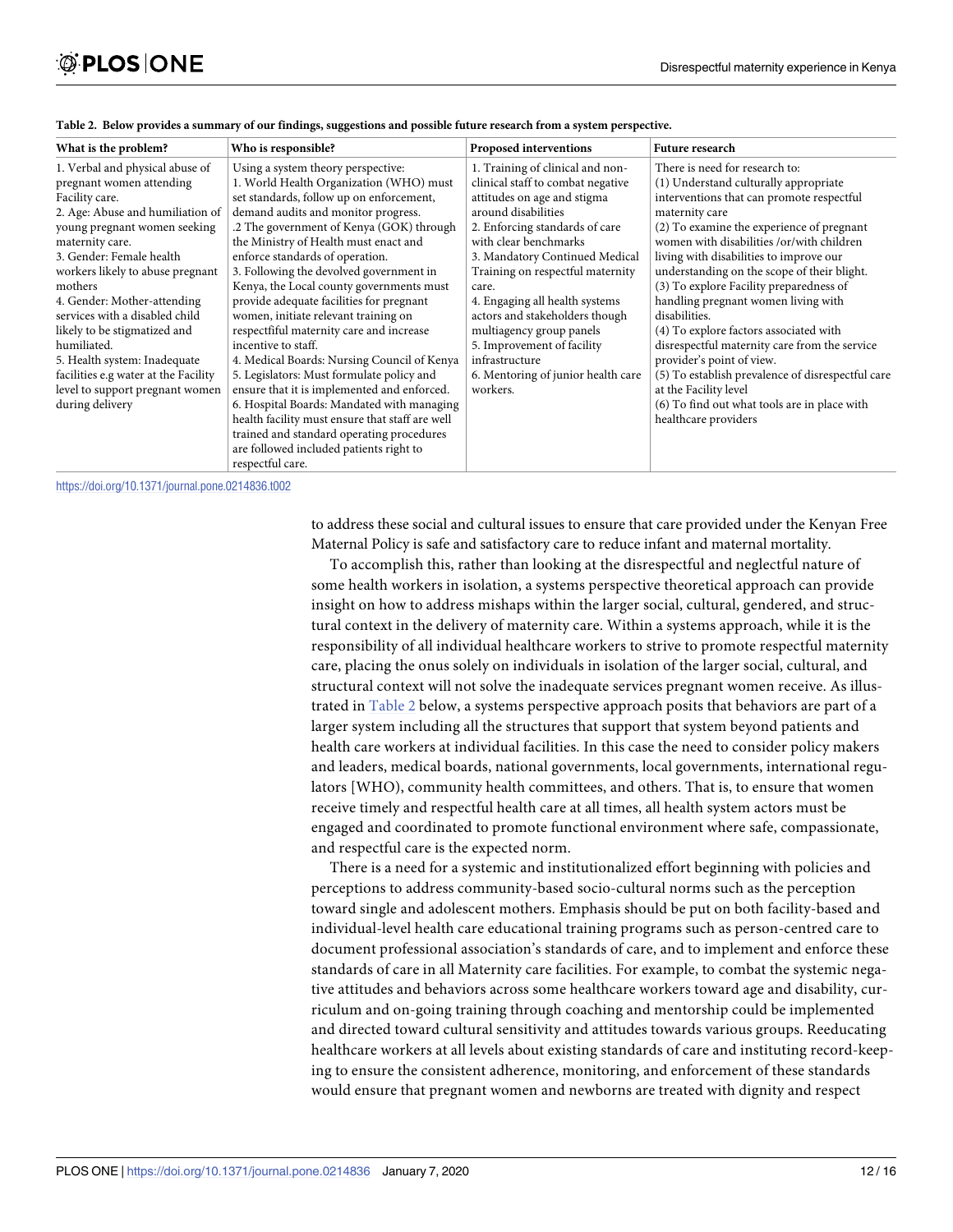while receiving obstetrical and neonatal care. To facilitate this, maternity healthcare staff must also be supported by the larger health care system and community as to the implementation and delivery of these standards through on-going training to ensure the appropriate delivery of care.

Maternity care facilities also require a system to monitor the delivery of care to ensure that patients are treated with kindness, respect, consideration, and professionalism. To reach that goal, staff attitudes towards patients and the way patients are treated needs to be a key element in both hiring and retention, and in the most egregious cases, abusers need to be reported to the police for redress under the law. A structure for reporting and response must be devised and instituted to ensure that when dealing with patients, all staff understand and carry out the principles of Respectful Care and gender responsiveness. As well, the fact that female health care workers were reported as being more likely than male healthcare workers to mistreat and abuse women under their care requires further study to determine the underlying factors for these attitudes and behaviours to better address this issue. These findings raise issues as to whether sufficient training and ongoing professional development for health care workers in Kenya is delivered, particularly around respectful maternity care and gender responsive services. This suggests the need to review the current curriculum both during training and for ongoing professional development to identify potential deficits and areas for improvement.

Finally, while addressing the larger structural barriers due to transportation and access are beyond this study, the structural deficits at facilities have been identified as a source of concern for both health care workers and patients. There are cases where there were not enough medications or even water for patients receiving maternity services. These barriers create increasingly difficult circumstances for healthcare workers to do their jobs in delivering respectful maternity care when they are also dealing with the lack of resources and supplies needed to competently provide necessary services. This is one of the implications of the Kenyan Free Maternity Care initiative that is creating greater demand for facility-based maternal services while the structural and material resources at facilities to deal with this increased demand has lagged. Addressing this structural barrier would assist healthcare workers in providing respectful care and serve to further reduce the maternal and child mortality rates [[26](#page-15-0)].

#### **Study limitations**

This study reported views from focus group discussions and interviews from a broad range of people with respect to maternal health care service delivery. This multifaceted approach strengthened the data quality and trustworthiness through the convergence of reports by these different groups and can be used to inform future work and potential areas for intervention in the Kenyan context. These findings are not intended to be generalizable in terms of statistical significance, but provide insight into the challenges with promoting facility prenatal, delivery and antenatal care in these two counties as well as across Kenya more generally.

Although data were collected from two research sites (Kisii and Kilifi), more data on the experience of disrespectful maternity care was reported by the participants from the Kisii context. While reports of disrespectful treatment were similar across both sites, women in Kilifi, a historically and culturally more Muslim community, were less forthcoming with providing stories detailing their experiences. In addition, religious leaders in both Kisii and Kilifi did not provide reports of disrespectful maternity care. Finally, in selecting participants for focus groups, male adolescents were not included which may limit the gender inclusivity of the overall study. We acknowledge that to have a more complete understanding on this topic, future work will also need the views of male adolescents and health care workers in these contexts regarding disrespectful maternity care.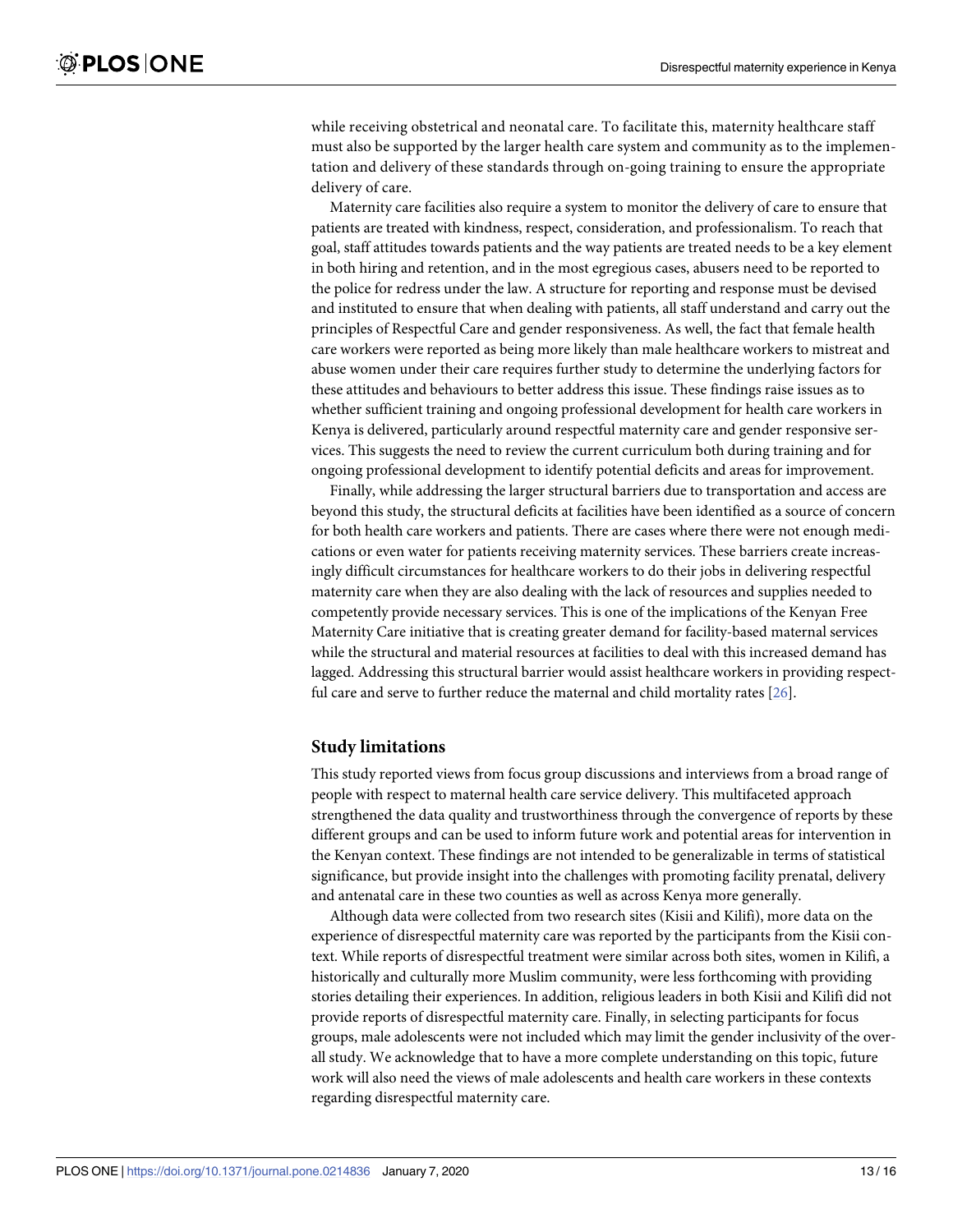#### <span id="page-13-0"></span>**Conclusions**

This paper presents data on women's experiences of disrespectful care during pregnancy, labour and delivery. Findings established that the health care service industry's culture of disrespect and abuse creates a hostile environment for women utilizing maternity health care facilities that discourage their future use for prenatal care and childbirth and the use by others. This not only jeopardizes improvements for maternal and neonatal outcomes but it also presents a significant barrier to the utilization of facility-based pregnancy and delivery services throughout Kenya. A concerted effort from relevant stakeholders is needed to develop policies, standards, and intervention tools that can ensure gender responsive and respectful care for all women during pregnancy, labour and delivery. Moreover, stakeholders across various organizations including Ministry of Health (MOH), Kenya Medical Association (KMA), National Nurses Association of Kenya (NNAK), and board members in individual healthcare facilities have a vested interest and must take coordinated action to rectify disrespectful attitudes and practices that currently permeate Kenya's public maternal health care services. Innovative approaches to address this should take a systems approach to include routine training of health care workers for skills and compassionate care, and provision of incentives for those delivering at the healthcare facilities, which should be developed to integrate respectful maternity care as a routine quality component along a woman's journey of pregnancy and delivery. In addition, addressing the broader work environment and structural barriers such as lack of basic equipment, inadequately staffed maternity wards, and limitations in beds and space which can contribute to a climate of disrespect and predisposes health care workers to moral distress will also serve to improve care and health outcomes.

## **Supporting information**

**S1 [Appendix](http://www.plosone.org/article/fetchSingleRepresentation.action?uri=info:doi/10.1371/journal.pone.0214836.s001). Kilifi (Kaloleni) site–study tools and consent document (English, Swahili and Giriama).**

(DOCX)

**S2 [Appendix](http://www.plosone.org/article/fetchSingleRepresentation.action?uri=info:doi/10.1371/journal.pone.0214836.s002). Kisii (Bomachoge Borabu) site–study and consent documents (English & Gusii).**

(DOCX)

**S3 [Appendix](http://www.plosone.org/article/fetchSingleRepresentation.action?uri=info:doi/10.1371/journal.pone.0214836.s003). Barriers to skilled delivery service in Bomachoge-Borabu Kisii.** (DOCX)

**S4 [Appendix](http://www.plosone.org/article/fetchSingleRepresentation.action?uri=info:doi/10.1371/journal.pone.0214836.s004). Barriers to skilled delivery service in Kaloleni Kilifi.** (DOCX)

#### **Acknowledgments**

Authors wish to acknowledge all the study participants from the Kisii and Kilifi Counties. We acknowledge the funder–Government of Canada and Aga Khan Foundation Canada. We also acknowledge the feedback provided on the original manuscripts by Dr Abdulrahman Mohiddin, Sofia Jadavji and Dr Anisa Omar from Kilifi County.

#### **Author Contributions**

**Conceptualization:** Adelaide M. Lusambili, Violet Naanyu, Lindsay Mossman, Michaela Mantel, Rachel Pell, Angela Ngetich, Kennedy Mulama, Lucy Nyaga, Jerim Obure, Marleen Temmerman.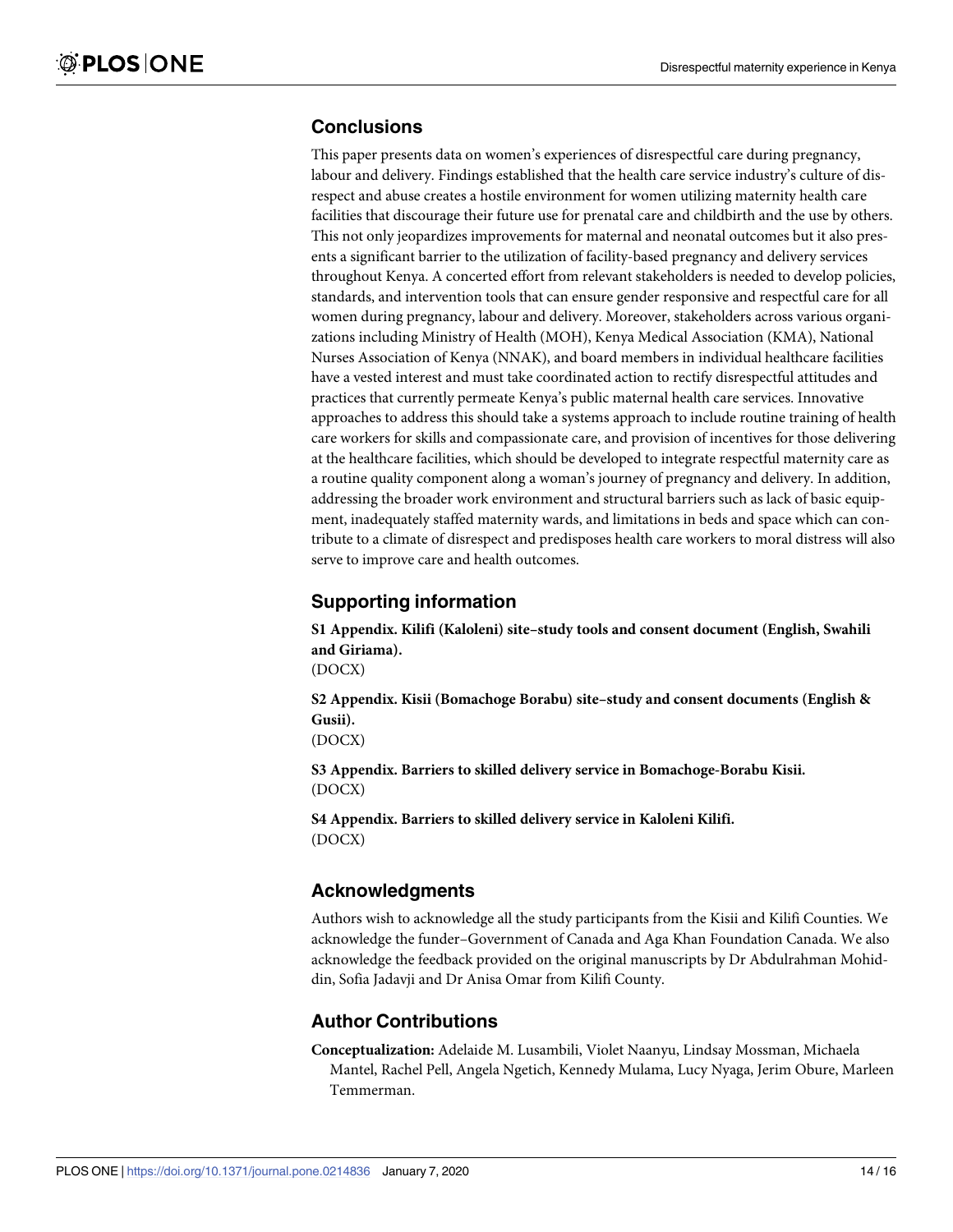<span id="page-14-0"></span>**Data curation:** Violet Naanyu, Rachel Pell.

**Formal analysis:** Adelaide M. Lusambili, Violet Naanyu, Terrance J. Wade, Lindsay Mossman, Jerim Obure.

**Funding acquisition:** Lindsay Mossman, Rachel Pell.

**Investigation:** Michaela Mantel, Rachel Pell, Marleen Temmerman.

**Methodology:** Violet Naanyu, Lindsay Mossman, Rachel Pell, Kennedy Mulama, Lucy Nyaga, Marleen Temmerman.

**Project administration:** Rachel Pell, Kennedy Mulama, Marleen Temmerman.

**Resources:** Kennedy Mulama, Lucy Nyaga, Marleen Temmerman.

**Supervision:** Violet Naanyu, Michaela Mantel, Rachel Pell, Angela Ngetich, Jerim Obure, Marleen Temmerman.

**Validation:** Adelaide M. Lusambili, Violet Naanyu, Terrance J. Wade, Lindsay Mossman, Angela Ngetich, Marleen Temmerman.

**Visualization:** Jerim Obure.

**Writing – original draft:** Adelaide M. Lusambili, Marleen Temmerman.

**Writing – review & editing:** Adelaide M. Lusambili, Terrance J. Wade, Lindsay Mossman.

#### **References**

- **[1](#page-1-0).** Tunc Ӧ, Were W, Maclennan C, Oladapo O, Bahl R, Daelmans B, et al. Quality of care for pregnant women and newborns—the WHO vision. BJOG. 2015.
- **[2](#page-1-0).** WHO. WHO recommendation on respectful maternity care during labour and childbirth. 2018:1–11.
- **[3](#page-1-0).** Alliance WR. Respectful maternity care: the universal rights of childbearing women 2011 [cited 2019 25 Nov]. Available from: [https://www.whiteribbonalliance.org/wp-content/uploads/2017/11/Final\\_RMC\\_](https://www.whiteribbonalliance.org/wp-content/uploads/2017/11/Final_RMC_Charter.pdf) [Charter.pdf](https://www.whiteribbonalliance.org/wp-content/uploads/2017/11/Final_RMC_Charter.pdf)
- **[4](#page-1-0).** Moindi RO, Ngari MM, Nyambati VCS, Mbakaya C. Why mothers still deliver at home: Understanding factors associated with home deliveries and cultural practices in rural coastal Kenya, a cross-section study Global health. BMC Public Health. 2016.
- **5.** Bohren MA, Vogel JP, Tunçalp Ö, Fawole B, Titiloye MA, Olutayo AO, et al. Mistreatment of women during childbirth in Abuja, Nigeria: A qualitative study on perceptions and experiences of women and healthcare providers Prof. Suellen Miller. Reproductive Health. 2017.
- **[6](#page-1-0).** Kumbani L, Bjune G, Chirwa E, Malata A, Odland JØ. Why some women fail to give birth at health facilities: A qualitative study of women's perceptions of perinatal care from rural Southern Malawi. Reproductive Health. 2013.
- **[7](#page-1-0).** Oyerinde K, Amara P, Harding Y. Barriers to Uptake of Emergency Obstetric and Newborn Care Services in Sierra Leone: A Qualitative Study. Journal of Community Medicine & Health Education. 2014.
- **[8](#page-1-0).** World Health Organization, editor WHO statement: The prevention and elimination of disrespect and abuse during facility-based childbirth. WHO press; 2015.
- **[9](#page-1-0).** Mohale H, Sweet L, Graham K. Maternity health care: The experiences of Sub-Saharan African women in Sub-Saharan Africa and Australia. Women and Birth. 2017.
- **10.** Gebrehiwot T, Goicolea I, Edin K, Sebastian MS. Making pragmatic choices: Women's experiences of delivery care in Northern Ethiopia. BMC Pregnancy and Childbirth. 2012.
- **[11](#page-10-0).** Gebremichael MW, Worku A, Medhanyie AA, Edin K, Berhane Y. Women suffer more from disrespectful and abusive care than from the labour pain itself: A qualitative study from Women's perspective. BMC Pregnancy and Childbirth. 2018.
- **[12](#page-1-0).** Abuya T, Warren CE, Miller N, Njuki R, Ndwiga C, Maranga A, et al. Exploring the prevalence of disrespect and abuse during childbirth in Kenya. PLoS ONE. 2015.
- **[13](#page-2-0).** Okafor II, Ugwu EO, Obi SN. Disrespect and abuse during facility-based childbirth in a low-income country2015.